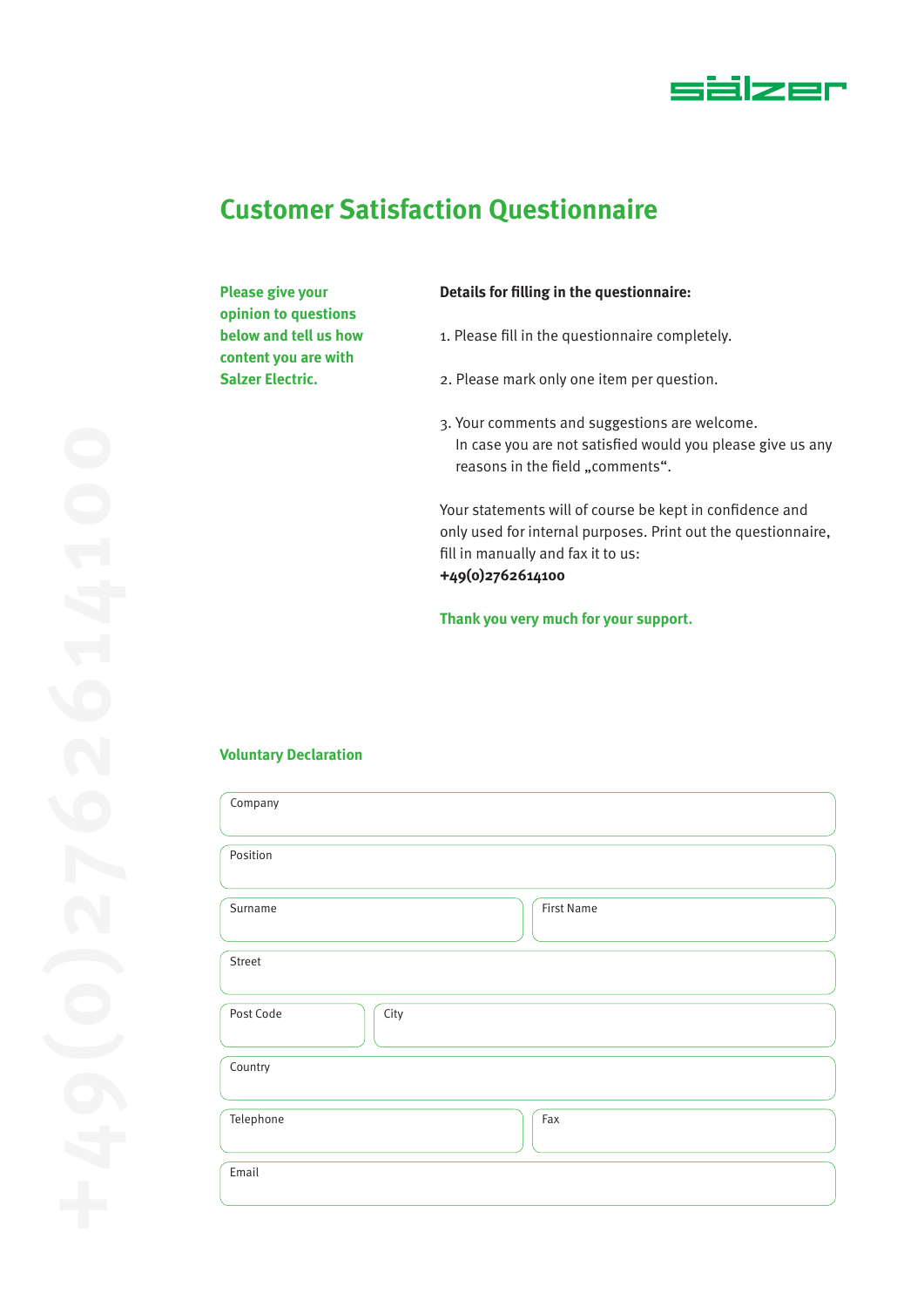

## **1. Are you satisfied with Sälzer Electric image for the following…**

|                                                                      | Very<br>satisfied | Neither<br>satisfied<br>nor<br>satisfied dissatisfied dissatisfied dissatisfied comment | Very | No |
|----------------------------------------------------------------------|-------------------|-----------------------------------------------------------------------------------------|------|----|
| Internet Presence                                                    |                   |                                                                                         |      |    |
| <b>Information Material</b><br>(brochures, manuals, catalogues etc.) |                   |                                                                                         |      |    |
| Consulting and Service                                               |                   |                                                                                         |      |    |
| <b>Breadth of Product Range</b>                                      |                   |                                                                                         |      |    |
| <b>Latest Products</b>                                               |                   |                                                                                         |      |    |
| Overall Appraisal                                                    |                   |                                                                                         |      |    |
| Comments:                                                            |                   |                                                                                         |      |    |

## **2. How would you judge the quotation processing refering to features mentioned below?**

|                                                       | Very<br>satisfied | Neither<br>satisfied<br>nor<br>satisfied dissatisfied dissatisfied dissatisfied comment | Very | No |
|-------------------------------------------------------|-------------------|-----------------------------------------------------------------------------------------|------|----|
| Quick response to Quotation<br>and order Confirmation |                   |                                                                                         |      |    |
| <b>Quotation Details</b>                              |                   |                                                                                         |      |    |
| Staff's Availability                                  |                   |                                                                                         |      |    |
| Lead Time                                             |                   |                                                                                         |      |    |
| Overall Appraisal                                     |                   |                                                                                         |      |    |
|                                                       |                   |                                                                                         |      |    |

Comments:

## **3. What is your opinion of Salzer Electric order processing?**

|                                           | Very<br>satisfied | Neither<br>satisfied<br>nor<br>satisfied dissatisfied dissatisfied dissatisfied comment | Verv | No |
|-------------------------------------------|-------------------|-----------------------------------------------------------------------------------------|------|----|
| Adherence to Delivery Dates               |                   |                                                                                         |      |    |
| Flexibility of Delivery Time and Quantity |                   |                                                                                         |      |    |
| Handling of Complaint                     |                   |                                                                                         |      |    |
| Packaging                                 |                   |                                                                                         |      |    |
| Overall Appraisal                         |                   |                                                                                         |      |    |
| Comments:                                 |                   |                                                                                         |      |    |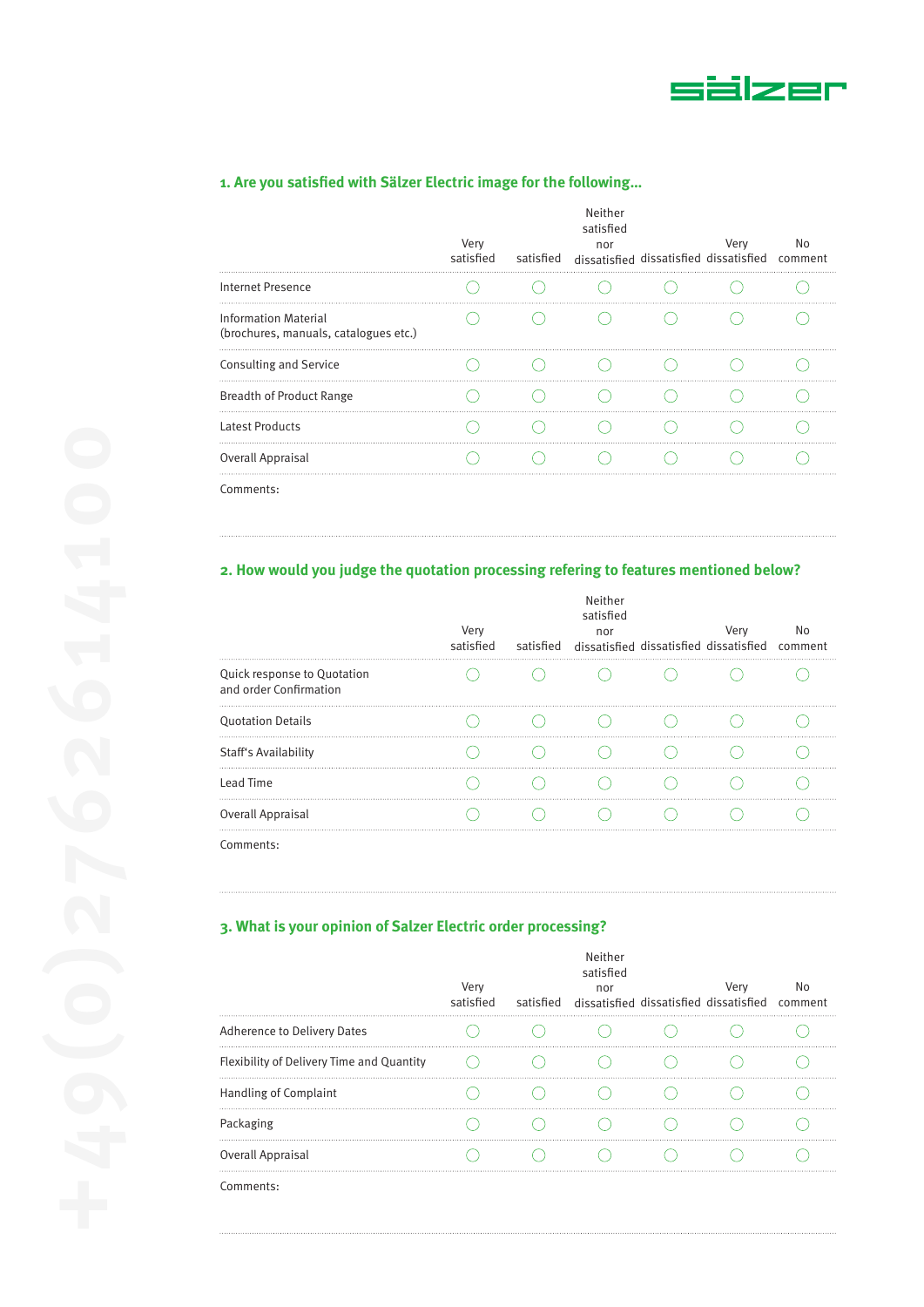

|                                | Very<br>satisfied | satisfied | Neither<br>satisfied<br>nor<br>dissatisfied dissatisfied dissatisfied | Very | No<br>comment |
|--------------------------------|-------------------|-----------|-----------------------------------------------------------------------|------|---------------|
| <b>Staff's Capacity</b>        |                   |           |                                                                       |      |               |
| Variety of Solutions           |                   |           |                                                                       |      |               |
| Speed of Response              |                   |           |                                                                       |      |               |
| <b>Technical Documentation</b> |                   |           |                                                                       |      |               |
| Overall Appraisal              |                   |           |                                                                       |      |               |
| Comments:                      |                   |           |                                                                       |      |               |

# **4. What do you think about the technical consulting service at Salzer Electric?**

# **5. Do you consider Salzer Electric Product Quality satisfactory?**

|                             | Very<br>satisfied | Neither<br>satisfied<br>nor<br>satisfied dissatisfied dissatisfied dissatisfied comment | Very | No |
|-----------------------------|-------------------|-----------------------------------------------------------------------------------------|------|----|
| <b>Product Quality</b>      |                   |                                                                                         |      |    |
| Design and Function         |                   |                                                                                         |      |    |
| <b>Technical Properties</b> |                   |                                                                                         |      |    |
| Price / Performance         |                   |                                                                                         |      |    |
| Economic Life-time          |                   |                                                                                         |      |    |
| Safety                      |                   |                                                                                         |      |    |
| Overall Appraisal           |                   |                                                                                         |      |    |
|                             |                   |                                                                                         |      |    |

Comments:

### **6. What is your opinion of Salzer Electric customer service?**

|                         | Very<br>satisfied | Neither<br>satisfied<br>nor<br>satisfied dissatisfied dissatisfied dissatisfied comment | Very | No |  |
|-------------------------|-------------------|-----------------------------------------------------------------------------------------|------|----|--|
| <b>Customer Support</b> |                   |                                                                                         |      |    |  |
| Handling of Complaint   |                   |                                                                                         |      |    |  |
| <b>Easy Processing</b>  |                   |                                                                                         |      |    |  |
| Staff's Knowledge       |                   |                                                                                         |      |    |  |
| <b>Customer Service</b> |                   |                                                                                         |      |    |  |
| Overall Appraisal       |                   |                                                                                         |      |    |  |
| Comments:               |                   |                                                                                         |      |    |  |